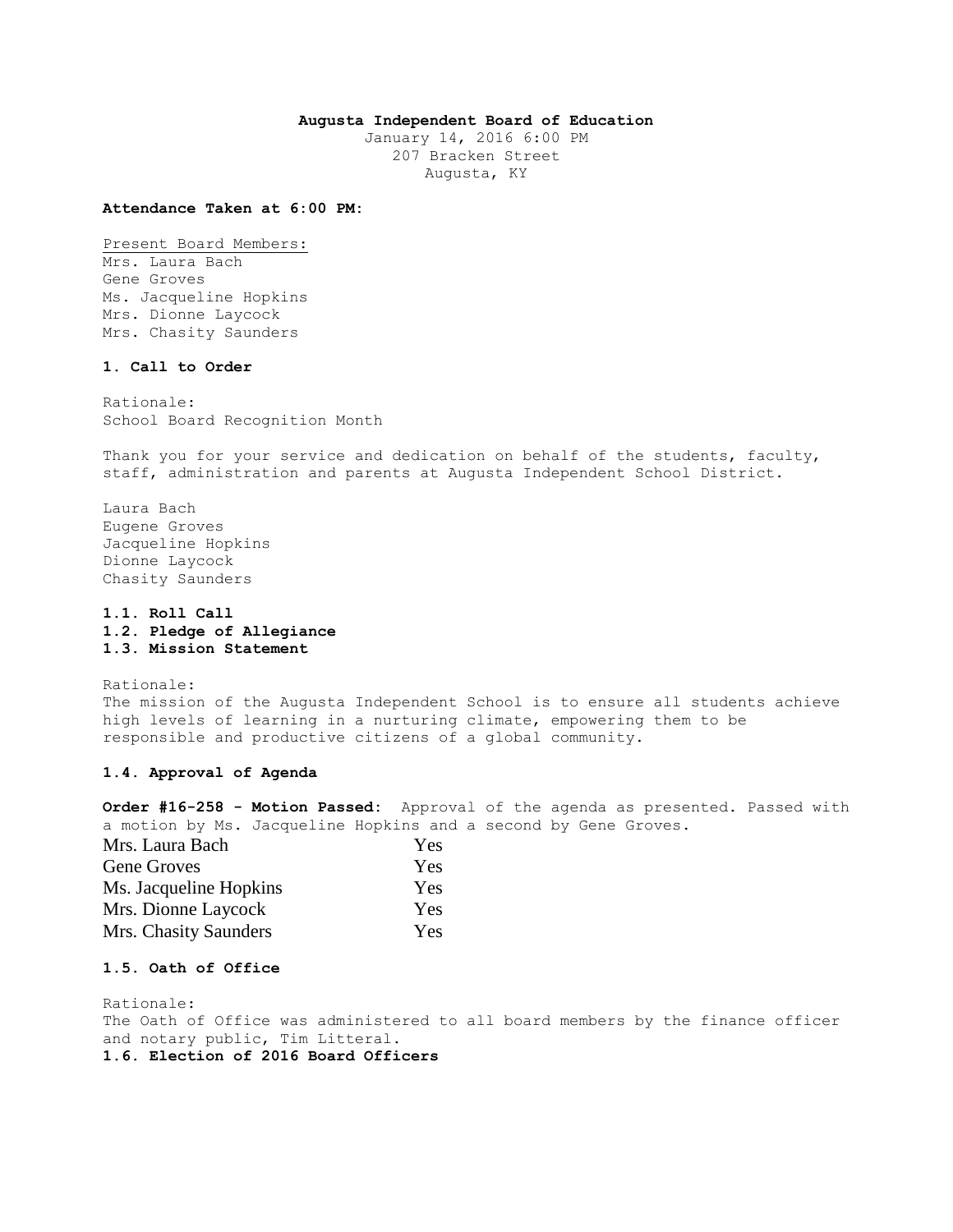Rationale:

Election of the following officers: Chairperson, Vice Chairperson, Treasurer, and Secretary.

**Order #16-259 - Motion Passed:** Approve Laura Bach as Board Chairperson for 2016. Passed with a motion by Gene Groves and a second by Mrs. Dionne Laycock.

| Mrs. Laura Bach        | Yes        |
|------------------------|------------|
| Gene Groves            | <b>Yes</b> |
| Ms. Jacqueline Hopkins | <b>Yes</b> |
| Mrs. Dionne Laycock    | <b>Yes</b> |
| Mrs. Chasity Saunders  | <b>Yes</b> |

**Order #16-260 - Motion Passed:** Approve Eugene Groves as Board Vice Chairperson for 2016. Passed with a motion by Mrs. Laura Bach and a second by Ms. Jacqueline Hopkins.

| Mrs. Laura Bach        | <b>Yes</b> |
|------------------------|------------|
| Gene Groves            | Yes        |
| Ms. Jacqueline Hopkins | <b>Yes</b> |
| Mrs. Dionne Laycock    | Yes        |
| Mrs. Chasity Saunders  | <b>Yes</b> |

**Order #16-261 - Motion Passed:** Approve Tim Litteral as Treasurer and Lisa McCane as Secretary of the Board for 2016. Passed with a motion by Mrs. Chasity Saunders and a second by Mrs. Dionne Laycock.

| Mrs. Laura Bach        | Yes |
|------------------------|-----|
| <b>Gene Groves</b>     | Yes |
| Ms. Jacqueline Hopkins | Yes |
| Mrs. Dionne Laycock    | Yes |
| Mrs. Chasity Saunders  | Yes |

#### **2. Student Recognition**

Rationale: Congratulations to our Academic and Athletic Achievers! 1st grade: Abigail Sallee 2nd grade: Peyton Dwenger, Nora Gill, Carleigh McElfresh, Spencer Plummer, Trent Potts, Jameson Quinlin, Irvin Velazquez, Makayla Woodruff. Basketball Achievement: Connor Maddox 1500 Points Middle School Cheerleaders: ORVC Champions: Karley Browning, Nadia Cline, Emily Curtis, Madeline Darnell, Marlee England, Madison Kelsch, Rebekah Lytle, Sarah Mofford, Makenzie Purdon, Miranda Rose, Kristen Scott, and Chelsea Shields.

# **2.1. \*BREAK**

# **3. Round Table Discussion 3.1. Principal's Report/Student Achievement**

Rationale: Principal, Robin Kelsch informed board members of revisions to the code of conduct related to cell phone usage and hall passes effective immediately. He stated the reason was the need to reduce usage of cell phone during class and students overusing hall pass privileges.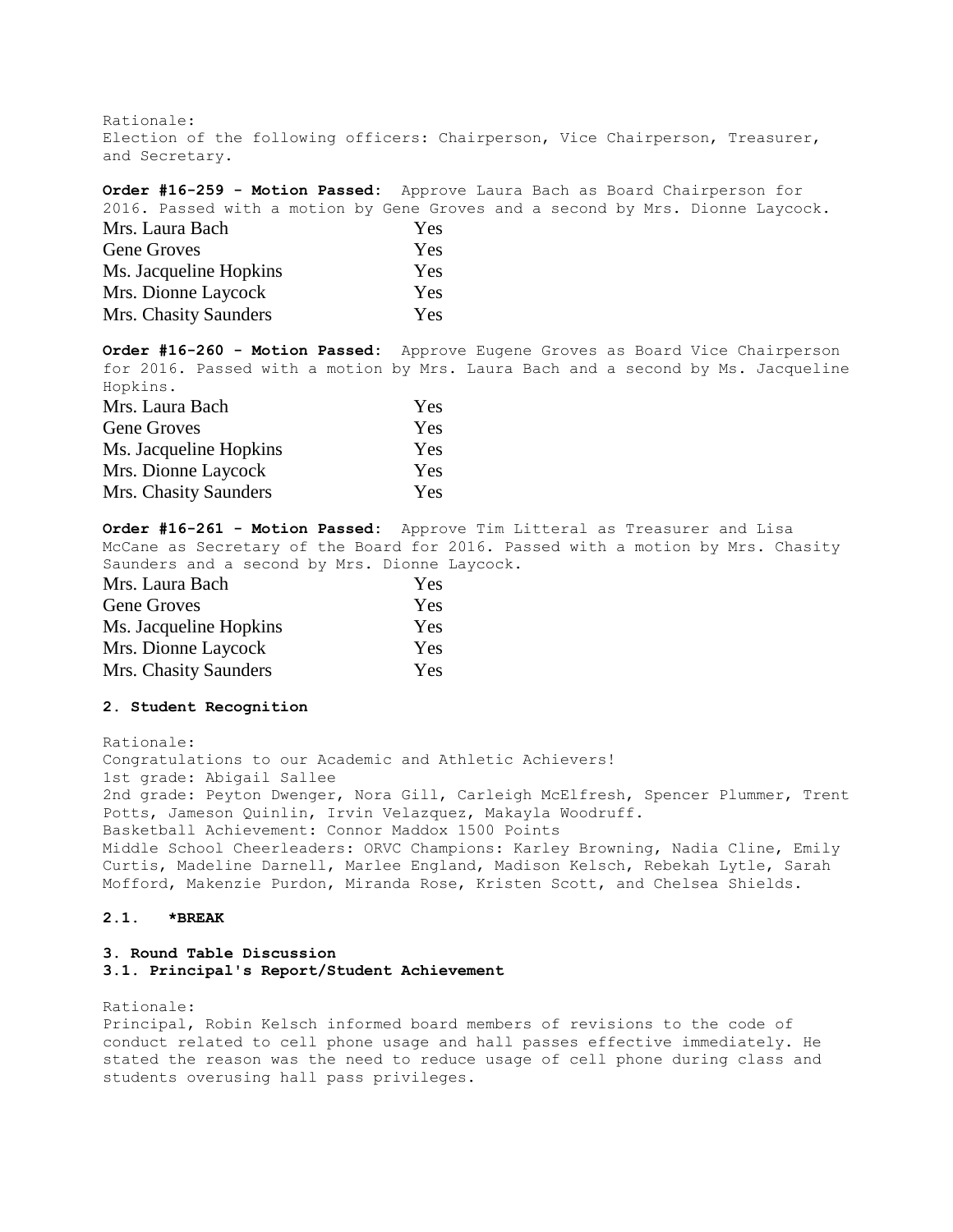### **3.2. Budget**

Rationale: Finance Director, Tim Litteral reported general fund revenue receipts through December total \$970,600. \$218,000 has been received in property taxes. Utility taxes have generated \$64,400. \$9,500 has been collected in motor vehicle taxes and \$2,700 in delinquent property taxes. \$10,900 has been received in Medicaid reimbursement, while \$6,500 has been collected for tuition through the first six months. Over \$650,000 has been received in SEEK funding. Expenditures through the month of December were approximately \$788,500, an increase of about \$40,000 through the same period last year. Receipts exceed expenditures by approximately \$181,000 through December. Approximately \$13,300 has been expended from the school budget through December. Copy machine and printing costs account for \$4,700, \$2,900 in general supplies, \$2,200 in furniture and fixtures, \$1,800 in dues and fees, and \$650 on technology equipment. Maintenance expenses totaled \$117,000 through the first half of the year. Expenses include \$37,400 for salaries and benefits, \$33,800 in utility expenses, \$28,000 for property insurance, \$6,500 in general supplies, \$5,300 in maintenance repairs, \$3,300 in machinery/furniture, and \$2,500 in professional services. 47.7% of the maintenance budget has been expended. Through the first six months, transportation costs are at \$45,200. \$21,700 has been expended on salaries and benefits, \$7,000 was spent on two used buses, \$5,500 on repair parts and maintenance, \$5,200 was expended on fleet insurance, \$4,700 has been spent on diesel fuel, and \$875 on professional services/drug testing/rental fees. Special revenue grant funding is on target with regards to the budget. Food service receipts total \$72,000 through the first half of the year. \$12,600 was generated locally, while \$58,800 has been reimbursed from the NSLP. Receipts are down \$23,900 from the same period last year. Expenditures YTD total \$80,200, with \$31,700 towards salaries and benefits and \$48,500 on supplies and services. Expenditures are currently \$1,000 less than through the same period last year, but expenditures currently exceed revenues for the year by \$8,100. The current food service balance is \$8,858, a slight increase from last month's \$8,783. Finance Consultant, Kelley Gamble presented the 2016-2017 draft budget to the board. The draft budget is a preliminary projection for the upcoming fiscal year. He stated there are still many variables that are yet to be finalized, SEEK funding, as well as any mandated salary increases are unknown at this time, as well as the equalization levels that will be used to calculate SEEK and Building Fund contributions by the state . The draft budget provides a look at the budgetary situation based on data as we know it and gives an opportunity to plan in case the funding situation improves or does not improve. The draft budget is assuming an ending General Fund balance of \$229,079 for the current year. The general fund local tax revenues were increased by 2.7% (\$8,833). This

assumes a 4% increase in property tax revenue, but keeping motor vehicles tax and utility tax revenues level with the current year. At this point in the year there is nothing to suggest a discernible increase in these two taxes. Tuition revenue is projected to increase \$6950. The SEEK base maintained at the current level since there has been no indication about increased funding. After experiencing a decrease in SEEK revenue of \$39,000 in the current year another decrease of \$10,721 is expected for 2016-17. Funded average daily attendance for next year looks like approximately 236. In addition, with the new issuance of the bonds and the decreased ADA there will not be funds available to transfer to General Fund from the Capital Funds. Budgeted receipts are \$13,148 less than in 2015-16.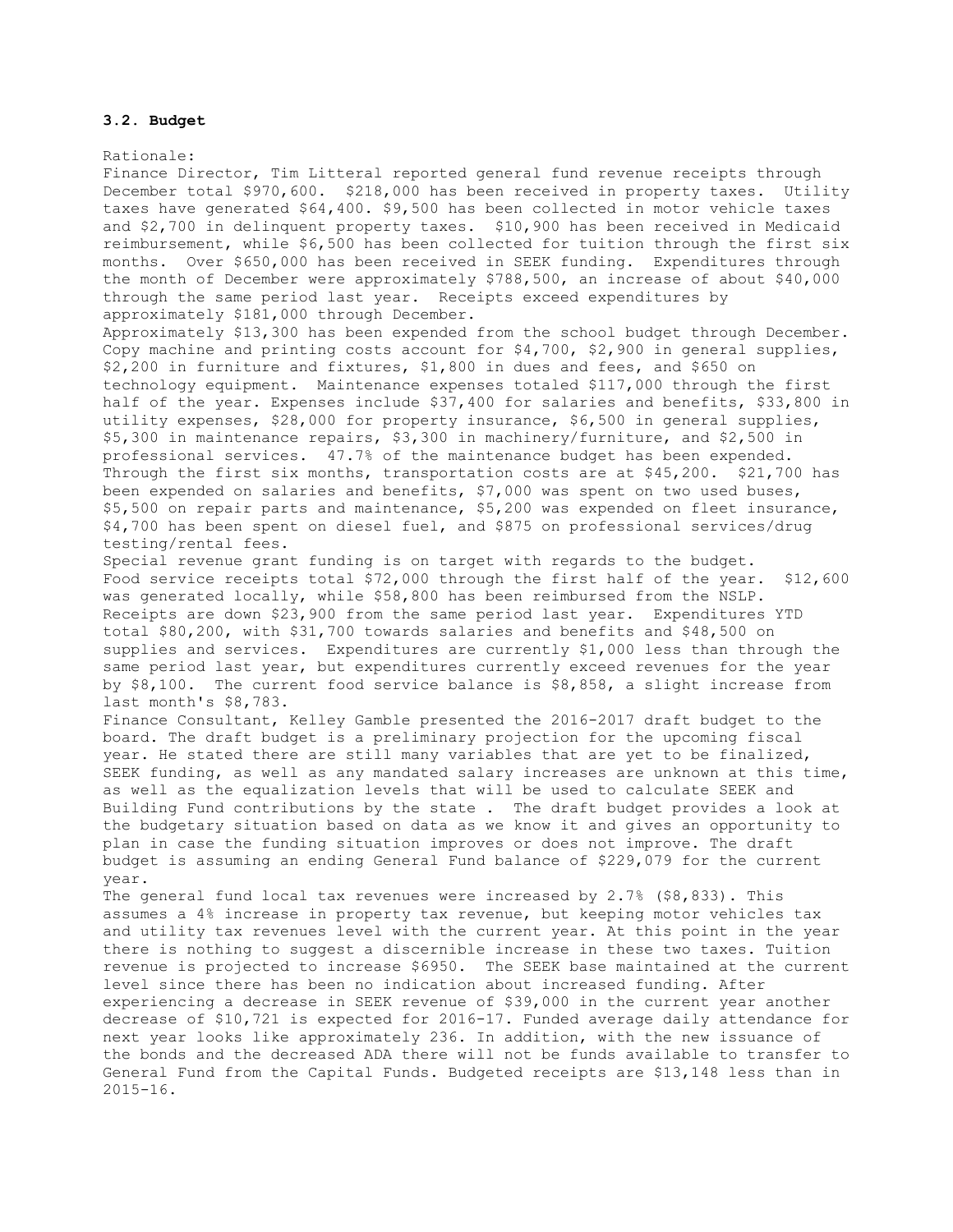General fund expenditures allows for salary increases only for experience or rank change. Typically, any SEEK increase is accompanied by a mandated corresponding increase in salary schedules. Extracurricular salaries are budgeted at no increase. Only current staff employed is reflected in this budget. Salaries are only increased by rank and experience and unemployment costs are expected to be cut in half, but salary and benefit costs will still increase by about 1.1%. Classified retirement match will increase by about 10% and the increased contribution for FICA and Medicare on retirement contributions begins in January of 2017, but it is a minimal cost. Total salary and benefits are only budgeted at an increase of \$16,000.

Non-personnel costs are budgeted at no increase, with the exception of \$25,000 budgeted for tuition payments to other school districts and the transfer of \$22,000 to Food Service. Neither of these items were budgeted for this year. Budgeted expenditures of \$2,424,461 exceed budgeted receipts of \$2,324,245 by \$100,216 with a projected ending fund balance of \$168,863.

The Special Revenue Fund is not a part of the draft budget preparation. The budgets in the special revenue fund are dictated by state and federal grant awards and hopefully this information will be available in time for inclusion in the tentative budget presented in May.

Revenue of \$23,600 is budgeted in Capital Outlay, based on the projected average daily attendance of 236. The allotment will be used to make debt payments. Building fund revenue of \$93,911 (\$65,396 state/\$28,515 local) is budgeted for next year. The Building Fund will also be used to make debt payments. The debt service fund is a transfer fund to record debt payments. The district local debt service requirements increase \$30,529 next year to \$117,511. The Food Service Fund is budgeted with a beginning balance of \$0.00, and will require a transfer from General Fund to keep from being a deficit fund. Decreasing enrollment has hit Food Service particularly hard this year, but even if reimbursements go from a 78% to 85% level in 2016-17, the fund will not be self-sustaining at current expenditure levels. The Draft Budget requires a transfer of \$22,000 from General Fund to stay out of deficit in 2016-17. Food Service may require assistance from General Fund in the current year, revenues are down \$23,000 through December of last year while expenditures are virtually the same through this period last year.

In summary, the 2015-16 General Fund expenditures are expected to exceed revenue by approximately \$20,000, so the contingency is expected to drop to \$269,079 in the current year. This decrease was largely a function of the SEEK revenues dropping by nearly \$39,000. Unfortunately, ADA has dropped more, so an additional decrease in SEEK is expected next year of \$10,721. Compounding the revenue problem is that the availability of the transfer of funds from the Capital Accounts is no longer available. This is an additional loss of \$19,000 to General Fund revenues. The loss of revenue coupled with increased costs for tuition transfers, Food Service, and minimal increases for salary and benefits definitely deserve concerns and close attention. The General Assembly has just convened so there is still much to be unfolded regarding education budgets, but preparations should be initiated if budget adjustments are required.

**Order #16-262 - Motion Passed:** Approve the Monthly Budget Report Approve the 2016-2017 Draft Budget passed with a motion by Ms. Jacqueline Hopkins and a second by Mrs. Dionne Laycock.

| Mrs. Laura Bach        | <b>Yes</b> |
|------------------------|------------|
| Gene Groves            | <b>Yes</b> |
| Ms. Jacqueline Hopkins | <b>Yes</b> |
| Mrs. Dionne Laycock    | <b>Yes</b> |
| Mrs. Chasity Saunders  | <b>Yes</b> |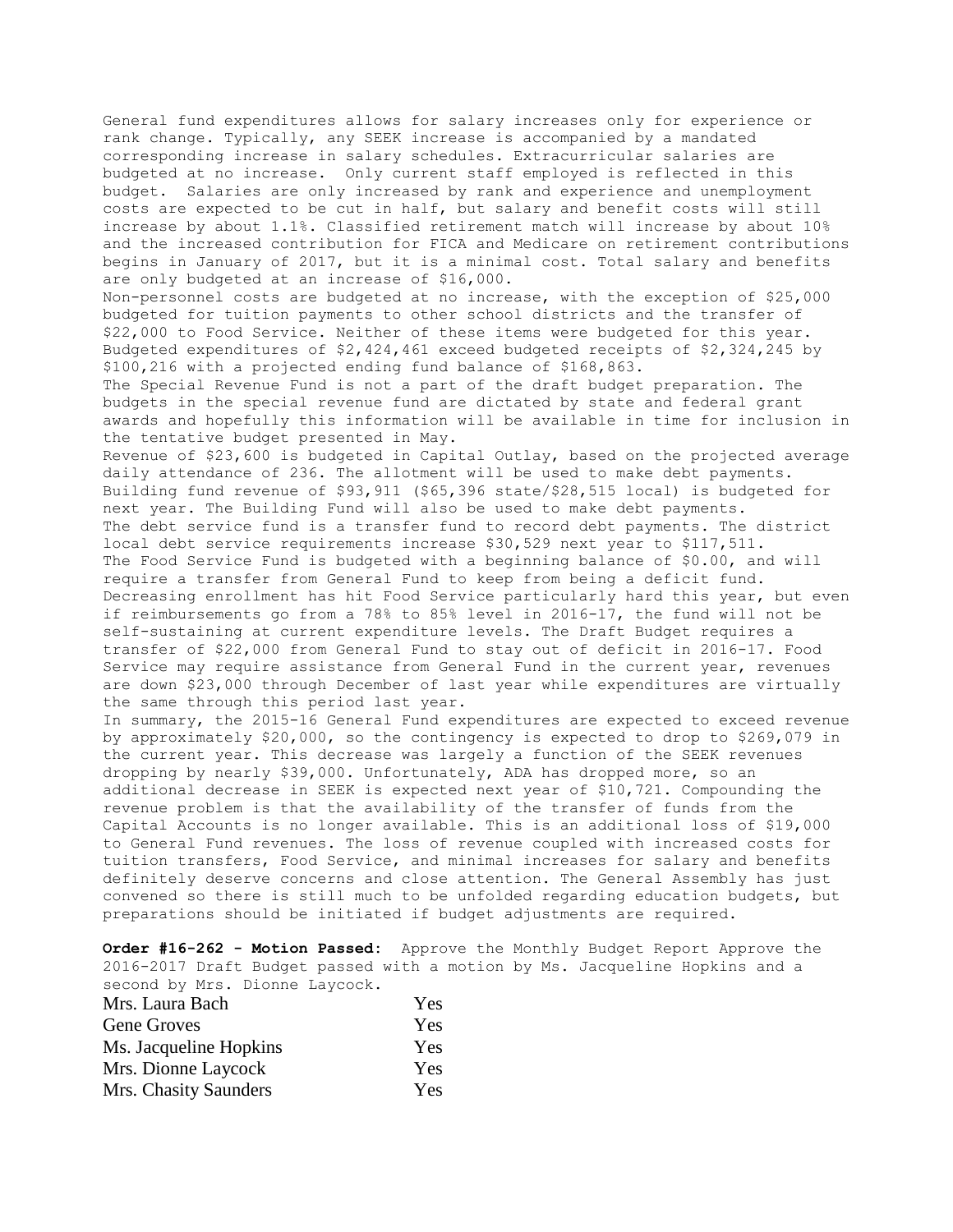**Order #16-263 - Motion Passed:** Approve the 2016-2017 Draft Budget. Passed with a motion by Mrs. Dionne Laycock and a second by Gene Groves.

| Mrs. Laura Bach        | Yes |
|------------------------|-----|
| Gene Groves            | Yes |
| Ms. Jacqueline Hopkins | Yes |
| Mrs. Dionne Laycock    | Yes |
| Mrs. Chasity Saunders  | Yes |

# **3.3. Facilities Update**

#### Rationale:

The Energy Management Report for November indicates a reduction in energy consumption of 21,512 kBTU (8%) for a savings of approximately \$794 in energy charges. Through November-YTD, the district has reduced energy consumption by 156,249 kBTU (13.9%), avoiding approximately \$3,113 in energy charges. So far through November, the district has used 29,056 (\$2,586) fewer kilowatt-hours (kWh) and 555 (\$527) fewer hundreds of cubic feet (CCF) of natural gas. This report compares the current monthly usage to 3-year average baseline usage for the same month. The weather data for Bracken County helps to explain why utility bills are higher or lower in some months as compared to the same months in previous years.

As it shows, the weather conditions during this November was 47% milder than last year and the average daily temperature was 10 degrees warmer. Therefore, the heating system didn't have to work as much saving the district money.

December Maintenance:

- Repaired toilet in girls' restroom
- Purchased batteries for walk behind scrubber
- Repaired a hole in drywall in cafeteria hallway
- Replaced plug on cafeteria refrigerator
- Repaired locker loose from the wall

Construction Renovation Update:

- Blinds installed in new windows
- Interior door prototypes being constructed

|                        | <b>Order #16-264 - Motion Passed:</b> Accept the Monthly Facilities Report passed with |
|------------------------|----------------------------------------------------------------------------------------|
|                        | a motion by Mrs. Chasity Saunders and a second by Ms. Jacqueline Hopkins.              |
| Mrs. Laura Bach        | Yes                                                                                    |
| <b>Gene Groves</b>     | Yes                                                                                    |
| Ms. Jacqueline Hopkins | Yes                                                                                    |
| Mrs. Dionne Laycock    | Yes                                                                                    |
| Mrs. Chasity Saunders  | Yes                                                                                    |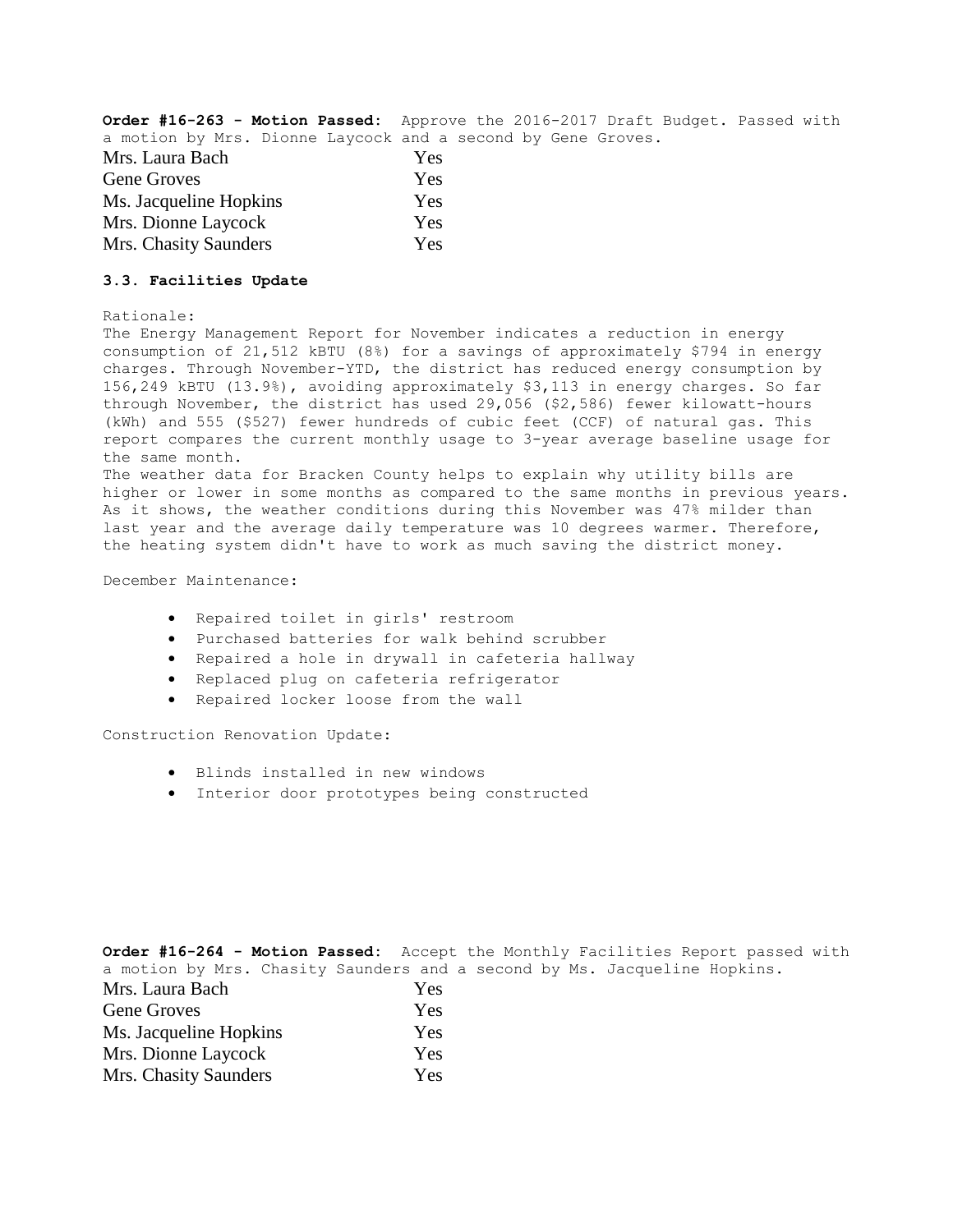## **3.4. Board Attorney**

Rationale: As a new year formality, the board approved to retain Don Ruberg as the school board's attorney.

**Order #16-265 - Motion Passed:** Approve Don Ruberg as the School Board Attorney. Passed with a motion by Gene Groves and a second by Mrs. Dionne Laycock.

| Mrs. Laura Bach        | Yes        |
|------------------------|------------|
| Gene Groves            | <b>Yes</b> |
| Ms. Jacqueline Hopkins | <b>Yes</b> |
| Mrs. Dionne Laycock    | <b>Yes</b> |
| Mrs. Chasity Saunders  | <b>Yes</b> |

### **3.5. Non-Resident Agreement**

Rationale:

Superintendent McCane informed the board the one-for-one contract with Bracken County had declined for the number of Augusta resident students attending Bracken County. Currently, there are 11 Bracken County students attending Augusta and three Augusta students attending Bracken County. She explained four students were removed from the contract this year to help balance the contract and would request to split SEEK funding for those students. Next school year, Bracken County anticipates only one and Augusta will have nine on the one-forone. Superintendent McCane stated an agreement with Bracken County would have to be reached to split the SEEK funding next year for the number of students above the one on contract. Furthermore, an agreement needed to be reached regarding splitting tuition students for next year as well.

## **4. Communications 4.1. Superintendent's Report**

#### Rationale:

Superintendent McCane informed the board members the district submitted a 21st Century Community Learning Grant proposal. She stated the grant was designed for after school and summer programming and awards are up to \$150,000 for the first three years. Furthermore, the district has applied for participation in the AmeriCorps. Program which would provide an educational stipend for an individual to work in the district. Board members were briefed on the current educational legislative agenda planned for the general assembly session. Superintendent McCane informed board members of students and young adults using the gymnasium without supervision and/or building usage approval. She stated this was a liability to the district and the school was taking measures to eliminate usage unless under the supervision of a school employee or approval of the board for building usage. December Attendance was 95.08% and enrollment is PS-12th at 276 and K-12th at

262

### **4.2. Citizens**

**4.3. Board Members**